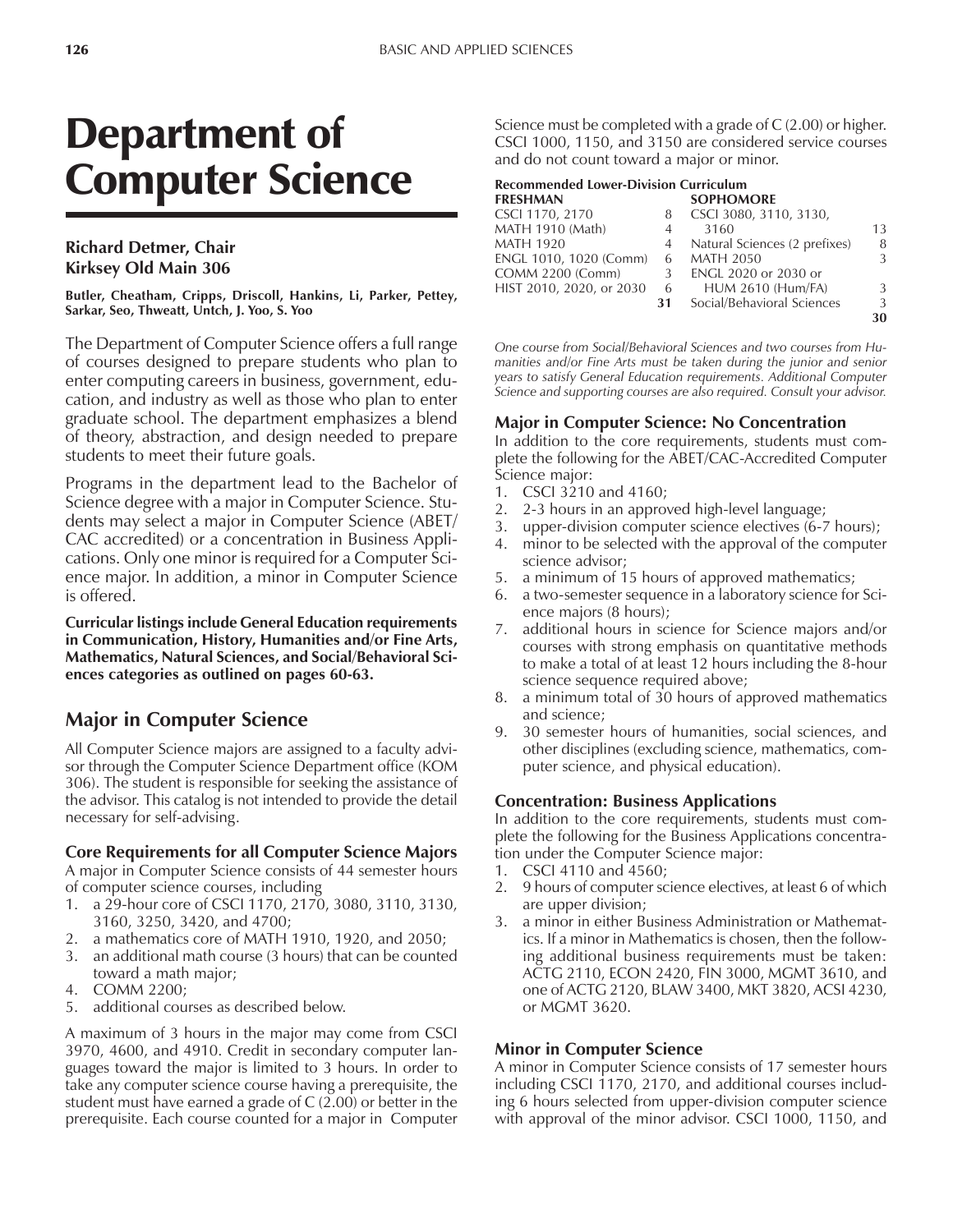3150 are considered service courses and do not count toward a major or minor. CSCI 3420 does not count toward a Computer Science minor. Credit in secondary computer languages toward a minor is limited to three hours. A GPA of 2.00 is required in the Computer Science minor.

#### **Class Attendance Policy**

The instructor can at his/her own discretion drop a student after two class meetings if the student fails to attend the first two class meetings.

# **Courses in Computer Science [CSCI]**

- **1000 Computer Literacy.** One credit. An introduction to computers at the non-professional level. Major topics include historical development; impact on society; ethics, applications, languages, and terminology with emphasis on personal computers; productivity tools: word processor, spreadsheet, and Internet. Does not count for Computer Science major or minor.
- **1150 Computer Orientation.** Three credits. A general introduction to computers with an emphasis on personal computing, database, word processing, presentation graphics, spreadsheets, and Internet tools. Does not count for Computer Science major or minor.
- **1170 Computer Science I.** Four credits. Prerequisite: Sufficient background in algebra and trigonometry. The first of a two-semester sequence using a high-level language; language constructs and simple data structures such as arrays and strings. Emphasis on problem solving using the language and principles of structured software development. Three lectures and one two-hour laboratory.
- **2170 Computer Science II.** Four credits. Prerequisite: CSCI 1170 or equivalent. A continuation of CSCI 1170. Topics include introductory object-oriented programming techniques, software engineering principles, records, recursion, pointers, stacks and queues, linked lists, trees, and sorting and searching. Three lectures and one two-hour laboratory.
- **3031- Computer Languages.** One to three credits. Prerequisite: CSCI
- **3038** 2170 or consent of instructor. An opportunity for a Computer Science major or minor to gain experience and training in a secondary language. Covers the syntax, advantages, disadvantages, limitations, and selected applications of a language. Credit will not be given toward a Computer Science major or minor if credit has been received for the same language in another course. May be repeated for up to three hours credit in the major or minor.
	- **3031 C-Language.** Two credits.
	- **3032 FORTRAN.** Two credits.
	- **3033 Java.** Three credits.
	- **3034 Pascal.** Three credits.
	- **3035 Smalltalk.** Two credits.
	- **3036 UNIX C-Shell Programming.** One credit.
	- **3037 Visual Programming.** Three credits.
	- **3038 Python.** Three credits.
- **3080 Discrete Structures.** Three credits. (Same as MATH 3080.) Prerequisites: CSCI 1170 and MATH 1910 or consent of instructor. Topics include formal logic, proof techniques, matrices, graphs, formal grammars, finite state machines, Turing machines, and binary coding schemes.
- **3110 Advanced Data Structures.** Three credits. Prerequisite: CSCI 2170; corequisite: CSCI 3080. Topics include additional object-oriented programming techniques, algorithm design, analysis of algorithms, advanced tree structures, indexing techniques, internal and external sorting, graphs, and file organizations.
- **3130 Introduction to Computer Architecture.** Four credits. Prerequisite: CSCI 3160. Organization and basic architecture of computer systems. Topics include hardware components of digital computers, microprogramming, and memory management. Laboratory exercises involve logical, functional properties of components from gates to microprocessors. Three lectures and one two-hour laboratory.
- **3150 Technology Tools.** One to three credits. Prerequisite: CSCI 1000 or equivalent or permission of instructor. The use, history, and impact of technology tools. Hands-on laboratory exercises. Does not count for Computer Science major or minor.
- **3160 Introduction to Assembly Language.** Three credits. Prerequisite: CSCI 1170 or equivalent. Computer architecture and assembly language. Major emphasis on addressing techniques, macros, and program segmentation and linkage.
- **3180 Introduction to Numerical Analysis.** Three credits. (Same as MATH 3180.) Prerequisites: MATH 1920 and CSCI 1170. Topics include series approximation, finite differences interpolation, summation, numerical differentiation and integration, iteration, curve fitting, systems of equations and matrices, and error analysis.
- **3210 Theory of Programming Languages.** Three credits. Prerequisite: CSCI 2170; corequisite: CSCI 3080. Syntax and theory of multiple languages covered with emphasis on binding times, parsers, grammars, finite automata, regular expressions, type checking and equivalence, scope of variables, exception handling, parameter passing, and storage management.
- **3250 Operating Systems.** Three credits. Prerequisites: CSCI 2170 and 3160. Concepts and facilities of an operating system. Major concepts in memory, processor, device, and information management are covered as well as interrelationships between the operating system and the architecture of the computer system.
- **3420 Social, Ethical, and Legal Implications of Computing.** Two credits. Prerequisites: A three-hour course in computing, COMM 2200, and junior standing. Introduction to the impact of computers on society and the ethical and legal issues confronting computer users and professionals. Does not count toward a minor in Computer Science.
- **4110 Advanced Commercial EDP.** Three credits. Prerequisite: CSCI 2170 or equivalent. File management in business applications. Structuring and identification of files stressed along with software engineering principles. COBOL language used as the implementation tool.
- **4130 Microprocessor Operation and Control.** Three credits. Prerequisite: CSCI 3160. Digital systems based around microcomputers, microcomputer architecture, logic replacement, memory design, timing considerations, input/output design, interfacing, robotics, and total system design.
- **4160 Compiler Design and Software Development.** Three credits. Prerequisites: CSCI 3110 and 3160. The various phases of a compiler along with grammars, finite automata, regular expressions, LR parsing, error recovery, backward and forward flow analysis, and code optimization. A term project consisting of the design and construction of a functional complier required.